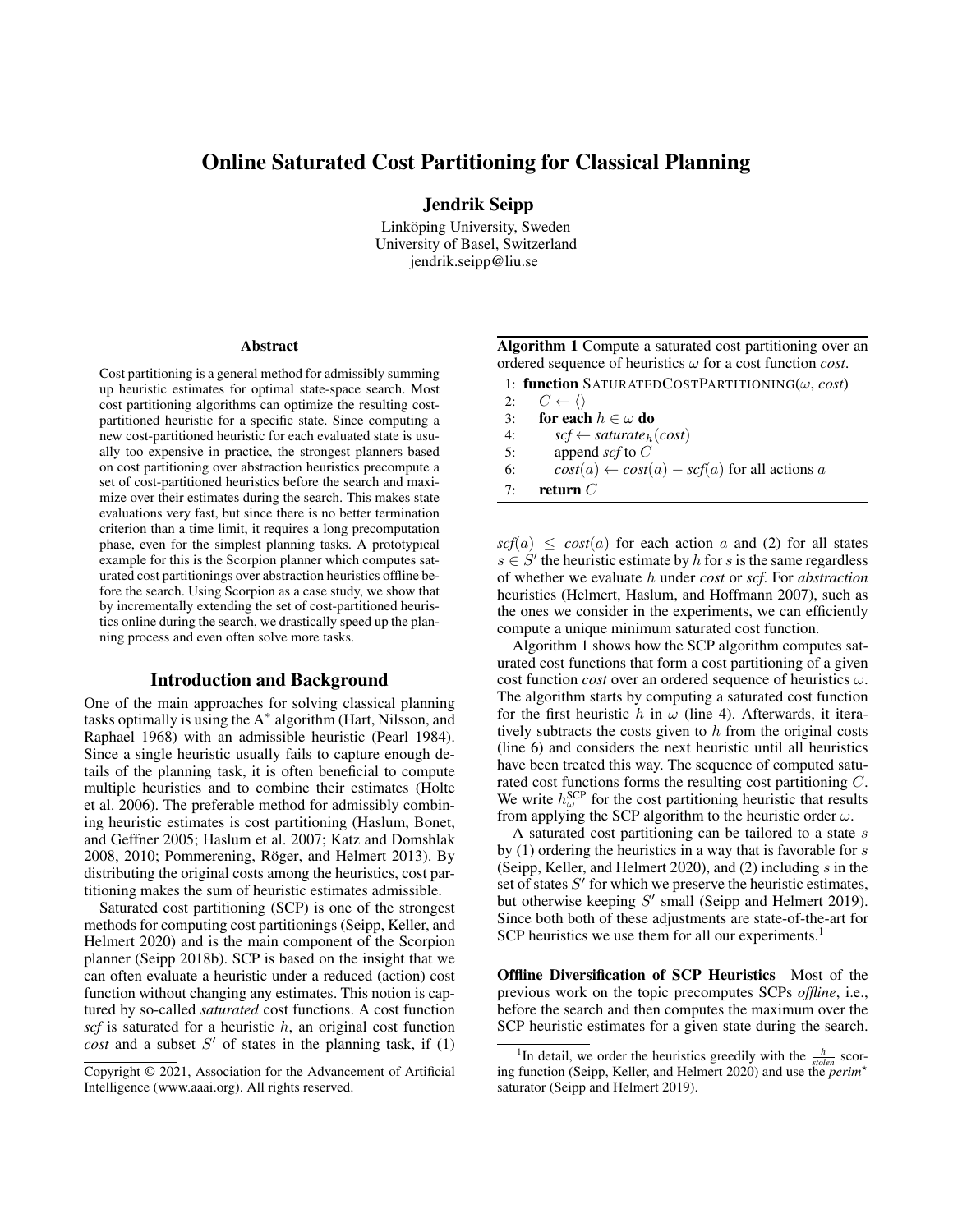Algorithm 2 Offline diversification. Find a diverse set of heuristic orders  $\Omega$  for SCP before the search.

| 1: function OFFLINEDIVERSIFICATION |                                                                                                                         |  |  |  |  |  |  |
|------------------------------------|-------------------------------------------------------------------------------------------------------------------------|--|--|--|--|--|--|
| 2:                                 | $\Omega \leftarrow \emptyset$                                                                                           |  |  |  |  |  |  |
| 3:                                 | $\hat{S} \leftarrow$ sample 1000 states                                                                                 |  |  |  |  |  |  |
| 4:                                 | repeat                                                                                                                  |  |  |  |  |  |  |
| 5:                                 | $s \leftarrow$ sample state                                                                                             |  |  |  |  |  |  |
| 6:                                 | $\omega \leftarrow$ greedy order for s                                                                                  |  |  |  |  |  |  |
| 7:                                 | if $\exists s' \in \hat{S} : h^{\text{SCP}}_{\omega}(s') > \sup_{\omega' \in \Omega} h^{\text{SCP}}_{\omega'}(s')$ then |  |  |  |  |  |  |
| 8:                                 | $\Omega \leftarrow \Omega \cup {\omega}$                                                                                |  |  |  |  |  |  |
| 9:                                 | <b>until</b> time spent in function $\geq T$                                                                            |  |  |  |  |  |  |
| 10:                                | return $\Omega$                                                                                                         |  |  |  |  |  |  |
|                                    |                                                                                                                         |  |  |  |  |  |  |

Algorithm 2 shows the strongest offline SCP algorithm from the literature (Seipp, Keller, and Helmert 2020). It samples 1000 states  $\hat{S}$  with random walks (line 3) and then iteratively samples a new state s (line 5), computes a greedy order  $\omega$  for s (line 6) and keeps  $\omega$  if it is *diverse*, i.e.,  $h_{\omega}^{\text{SCP}}$  yields a higher heuristic estimate for any of the samples in  $\hat{S}$  than all previously stored orders (lines 7–8). (The supremum of the empty set is −∞.) The offline *diversification* procedure stops and returns the found set of orders  $\Omega$  after reaching a given time limit. This last characteristic is the main drawback of the algorithm: the A<sup>∗</sup> search can only start after the offline diversification finishes and so far there is no good stopping criterion except for a fixed time limit. Seipp, Keller, and Helmert (2020) showed that a limit of 1000 seconds leads to solving the highest number of IPC benchmarks in 30 minutes, but such a huge time limit obviously bloats the solving time for many tasks, especially for those that blind search would solve instantly.

Online Computation of SCP Heuristics Instead of precomputing SCP heuristics before the search, we can also compute them *online*, i.e., during the search. This approach, which we call *online-all*, computes a greedy order and the corresponding SCP heuristic for each state evaluated during the search. By design, online-all can start the A<sup>∗</sup> search immediately and it has access to the states that are actually evaluated by A<sup>∗</sup> and not only to randomly sampled states like the offline diversification procedure. As a result, the online-all method has been shown to be the strongest cost partitioning method for landmark heuristics (Seipp, Keller, and Helmert 2017). However, computing an SCP over abstraction heuristics for each evaluated state slows down the heuristic evaluation so much that the online variant solves much fewer tasks than precomputed SCP heuristics (Seipp, Keller, and Helmert 2020). This kind of result is typical for optimal classical planning: more work per evaluated state often results in better estimates but does not outweigh the slower evaluation speed (e.g., Karpas, Katz, and Markovitch 2011; Seipp, Pommerening, and Helmert 2015).

# Online Diversification of SCP Heuristics

In this work, we combine ingredients of the offline and online-all variants to obtain the benefits of both, i.e., fast

Algorithm 3 Online diversification. Simultaneously diversify a set of orders  $\Omega$  for SCP and compute the maximum over all induced SCP heuristic values for a given state s.

|    | 1: function COMPUTEHEURISTIC( $\Omega$ , s)                                                |
|----|--------------------------------------------------------------------------------------------|
| 2: | if $\text{SELECT}(s)$ and time spent in function $\lt T$ then                              |
| 3: | $\omega \leftarrow$ greedy order for s                                                     |
| 4: | if $h_{\omega}^{\text{SCP}}(s) > \sup_{\omega \in \Omega} h_{\omega}^{\text{SCP}}(s)$ then |
| 5: | $\Omega \leftarrow \Omega \cup \{\omega\}$                                                 |
| 6: | <b>return</b> max $_{\omega \in \Omega} h_{\omega}^{\text{SCP}}(s)$                        |

solving times and high total coverage. More precisely, we interleave heuristic diversification and the A<sup>∗</sup> search: for a subset of the evaluated states, we compute a greedy order and store the corresponding SCP heuristic if it yields a more accurate estimate for the state at hand than all previously stored SCP heuristics.

Algorithm 3 shows pseudo-code for the approach, which adapts the COMPUTEHEURISTIC function used to evaluate a state. Before COMPUTEHEURISTIC is called for the first time, we initialize the set of heuristic orders  $\Omega$  for SCP to be the empty set.<sup>2</sup> When evaluating a state s, we let the state selection function SELECT decide whether to use s for diversifying  $\Omega$  (line 2). We discuss several state selection functions below, but all of them select the initial state for diversification. If s is selected, we compute a greedy order  $\omega$  for s (line 3) and check whether  $\omega$  induces an SCP heuristic  $h_{\omega}^{\text{SCP}}$ with a higher estimate for s than all previously stored orders (line 4). If that is the case, we store  $\omega$  (line 5). Finally, we return the maximum heuristic value for s over all SCP heuristics induced by the stored orders (line 6).

In contrast to offline diversification, this online diversification algorithm allows the A<sup>∗</sup> search to start immediately. Also, online diversification can judge the utility of storing an order based on states that are actually evaluated during the search instead of basing this decision on randomly sampled states. Compared to the online-all method, online diversification evaluates states much faster.

# Time Limit

Even if we compute SCPs for only a subset of evaluated states, these computations can be very costly. Therefore, we use a time limit  $T$  to ensure that the diversification stops eventually and only select a state for diversification (line 2) if the total time spent in COMPUTEHEURISTIC is less than  $T$ . The time limit also allows us to perform two optimizations: after precomputing all SCP heuristics, we can delete all abstract transition systems, since during the search we only need the abstraction functions, which map from concrete to abstract states. Furthermore, for abstractions that never contribute any heuristic information under the set of stored orders, we can even delete the corresponding abstraction functions (Seipp 2018a). While both optimizations often greatly

<sup>&</sup>lt;sup>2</sup>Note that we could initialize  $\Omega$  with a set of orders diversified offline. However, exploratory experiments showed that this only has a mild advantage over pure offline and pure online variants, so we only consider the pure variants here.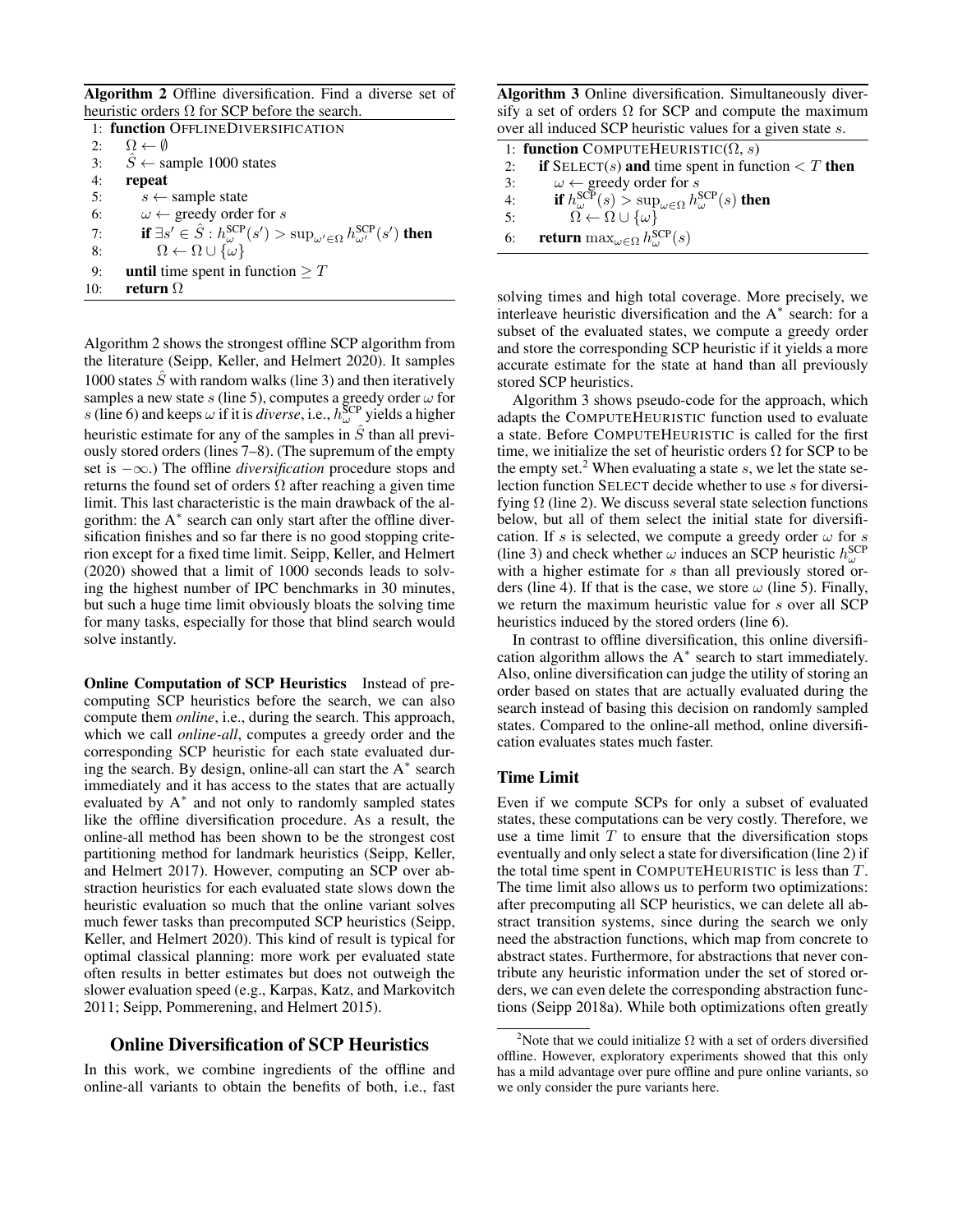reduce the memory footprint, the latter also speeds up the heuristic evaluation since we need to map the concrete state to its abstract counterpart for fewer abstractions.

# State Selection Strategies

We now discuss three instantiations of the SELECT function, i.e., strategies for choosing the states for which to diversify the set of orders.

**Interval** The first strategy selects every  $i$ -th evaluated state for a given value of  $i$ . The motivation for this strategy is to distribute the time for diversification across the state space, in order to select states for diversification that are different enough from each other to let the corresponding SCP heuristics generalize to many unseen states. Note that for  $i=1$  this strategy selects all states until hitting the diversification time limit T. For  $i=1$  and  $T=\infty$  the resulting heuristic dominates the online SCP variant without diversification (online-all), because both heuristics compute the same SCP heuristic for the currently evaluated state, but the variant with diversification also considers all previously stored orders.

Novelty This strategy makes the notion of "different states" explicit by building on the concept of *novelty* (Lipovetzky and Geffner 2012). Novelty is defined for factored states spaces, i.e., where each state s is defined by a set of atoms (atomic propositions) that hold in s. The novelty of a state  $s$  is the size of the smallest conjunction of atoms that is true in s and false in all states previously evaluated by the search. For a given value of  $k$ , the novelty strategy selects a state if it has a novelty of at most k.

**Bellman** The last strategy selects a state  $s$  if the maximum over the currently stored SCP heuristics  $h_{\Omega}^{\text{SCP}}$  violates the Bellman optimality equation (1957) for s and its successor states, i.e., if  $h_{\Omega}^{\text{SCP}}(cost, s) < \min_{s \to s' \in T} (h_{\Omega}^{\text{SCP}}(cost, s')$  +  $cost(a)$ , where T is the set of transitions in the planning task. Whenever the Bellman optimality equation is violated for a state  $s$ , we know that the current estimate for  $s$  is lower than the true goal distance of  $s$ , in which case it seems prudent to select s for diversification.

# Experiments

We implemented online diversification for saturated cost partitioning in the Fast Downward planning system (Helmert 2006) and used the Downward Lab toolkit (Seipp et al. 2017) for running experiments on Intel Xeon Silver 4114 processors. Our benchmark set consists of all 1827 tasks without conditional effects from the optimal sequential tracks of the International Planning Competitions 1998– 2018. We limit time by 30 minutes and memory by 3.5 GiB. All benchmarks, code and experiment data have been published online (Seipp 2021).

For the heuristic set on which SCP operates, we use the combination of pattern databases found by hill climbing (Haslum et al. 2007), systematic pattern databases of sizes 1

|                                                                                                                                     | interval |  |  |  |                          |  | novelty |  |
|-------------------------------------------------------------------------------------------------------------------------------------|----------|--|--|--|--------------------------|--|---------|--|
|                                                                                                                                     |          |  |  |  | 1 10 100 1K 10K 100K 1 2 |  |         |  |
| T=1000s 1152 1157 1157 1157 1159 1156 1153 1158 1146<br>$T=\infty$ 813 964 1064 1112 1140 1149 1140 1064 1001                       |          |  |  |  |                          |  |         |  |
| $T=1000s$ 596.3 733.5 835.6 892.7 911.5 901.5 853.0 721.8 779.6<br>$T=\infty$ 571.5 720.5 829.8 890.6 910.5 901.1 851.9 714.2 770.1 |          |  |  |  |                          |  |         |  |

Table 1: Coverage (top) and time score (bottom) of different state selection strategies with and without time limit.

and 2 (Pommerening, Röger, and Helmert 2013) and Cartesian abstractions of *landmark* and *goal* task decompositions (Seipp and Helmert 2018). When evaluating a planning algorithm, we focus on its *coverage* (number of solved tasks) and its *time score* (used for the agile track of IPC 2018). The time score of a planner  $P$  for a task that  $P$  solves in  $t$  seconds is defined as  $1 - \frac{\log(t)}{\log(1800)}$ . It is 0 if P fails to solve P within 1800 seconds. The total coverage and time score of a planner is the sum of its scores over all tasks.

When we diversify the set of orders online, the heuristic estimate of a state can increase between its generation and expansion. Since it is slightly preferable to reevaluate states before expanding them (Seipp 2020), we use this setting in all experiments below.

#### Evaluation of State Selection Strategies

In the first experiment, we compare the different instantiations of the SELECT function. Table 1 holds results for the interval strategy with different intervals, the novelty strategy for  $k=1$  and  $k=2$  and the Bellman strategy (bm). With a diversification time limit of 1000 seconds, we see that overall coverage is similar for all interval and novelty variants (1152–1159 solved tasks) and that the Bellman strategy solves fewer tasks in total than the other strategies. We obtain the highest total coverage and time score by selecting every ten thousandth evaluated state (*interval-10K*) and therefore we use this strategy in all other experiments.

# Evaluation of Time Limit

Table 1 also confirms that we need a time limit for the online diversification. For all state selection strategies total coverage decreases when the time limit of 1000 seconds for the diversification is lifted ( $T=\infty$ ). The coverage loss is higher, the more states we may select for diversification. For example, the coverage of the *novelty-1* variant only decreases by 13 tasks, because the number of selected states is limited by the number of atoms A in the planning task. For *novelty-2* coverage decreases by 94 tasks, because at most  $|A|^2$  states can be selected.

# Offline vs. Online Diversification

We now evaluate different time limits and compare the resulting algorithms to their offline counterparts. The top part of Table 2 confirms the result from Seipp, Keller, and Helmert (2020) that we cannot simply reduce the time for offline diversification (to 1 or 10 seconds) in order to minimize overall runtime, without sacrificing total coverage.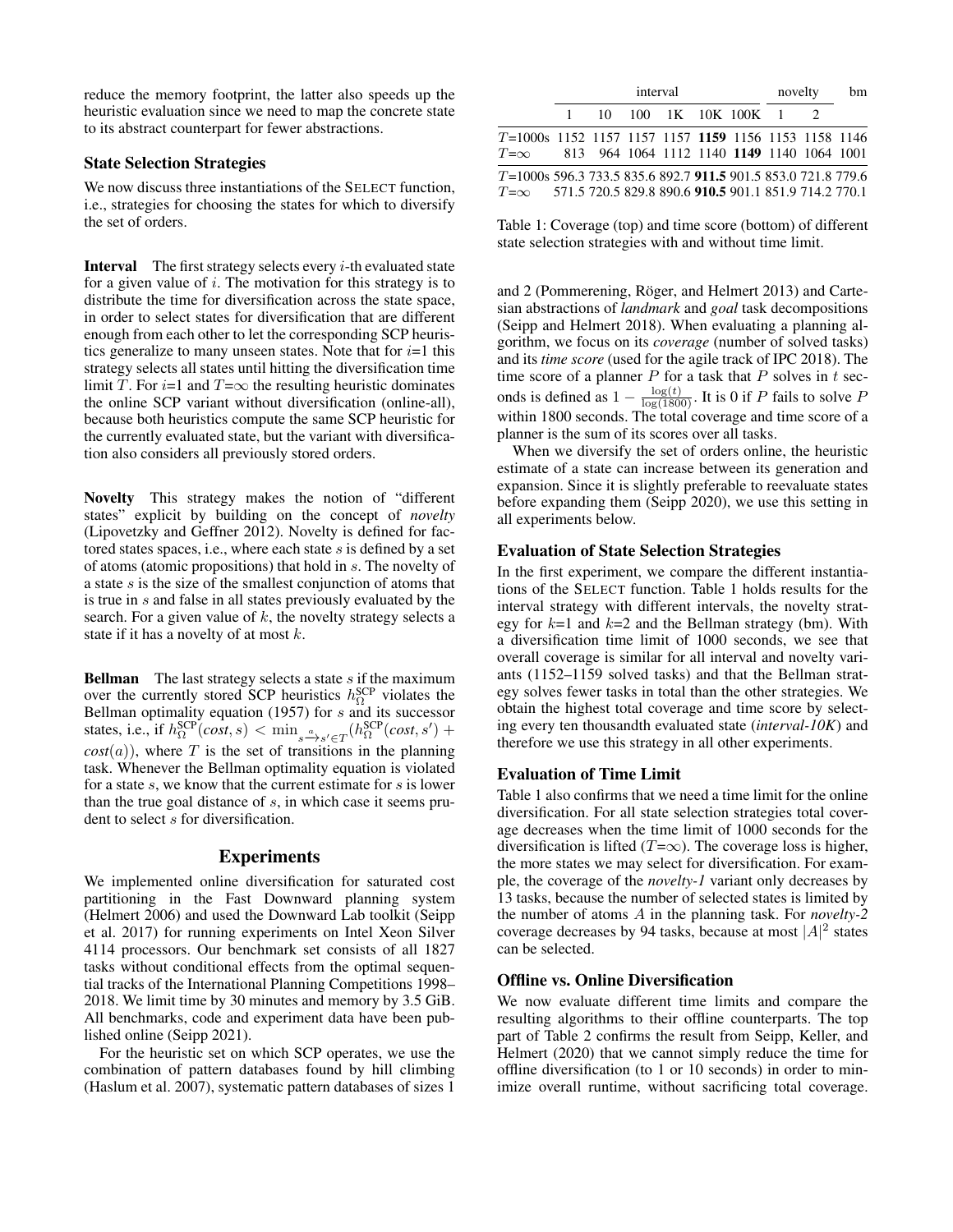|                                                            |                                            |  |  | 1s 10s 100s 1000s 1200s 1500s |  |
|------------------------------------------------------------|--------------------------------------------|--|--|-------------------------------|--|
| Coverage offline 1057 1145 1159 1156 1150 1130             |                                            |  |  |                               |  |
|                                                            | online 1102 1136 1155 1159 1157 1146       |  |  |                               |  |
| Time Score offline <b>794.3</b> 693.4 421.0 87.0 59.4 26.0 |                                            |  |  |                               |  |
|                                                            | online 925.6 934.7 924.1 911.5 912.2 912.1 |  |  |                               |  |

Table 2: Coverage and time scores for offline and online diversification using different time limits for diversification. The online variants use the *interval-10K* strategy.



Figure 1: Number of solved tasks over time.

Offline diversification solves the highest number of tasks (1159) with a time limit  $T$  of 100 seconds and slightly fewer tasks (1156) with  $T=1000$ s. Using lower or higher time limits leads to solving much fewer tasks. The results are similar for online diversification, which solves the most tasks (1159) for  $T=1000s$  and slightly fewer tasks (1155 and 1157) for  $T=100s$  and  $T=1200s$ . Online diversification is less susceptible to the chosen time limit than offline diversification: while the difference between the maximum and minimum coverage score for offline diversification is 102 tasks, the corresponding value for online diversification is only 57 tasks.

Not only does online diversification obtain high coverage scores, but it also drastically reduces the overall runtime for many tasks compared to offline diversification. The bottom part of Table 2 reveals that all time scores of the online variants are higher than the best time score of all offline variants. The time score gap between the two variants is 131.3 points for  $T=1s$  and it grows to 886.1 points for  $T=1500s$ .

Figure 1 shows the cumulative number of solved tasks over time by offline and online diversification (with  $T=1000s$ ) and the variant that computes an SCP heuristic for each evaluated state without storing any orders. The latter variant (online-all) solves the simpler tasks quickly, but only reaches a total coverage of 766 tasks. The offline variant achieves a much higher total coverage (1156 tasks), but it can only start finding solutions after its diversification phase

ended. The online variant with diversification combines the advantages of the other two approaches and achieves both short runtimes and high total coverage (1159 tasks). For all time limits between 1 and 1800 seconds, online diversification solves more tasks than offline diversification and the online-all variant. Also, online-1000s solves 1122 tasks before offline-1000s even finishes the diversification phase.

#### Related Work

The work that is most closely related to ours simultaneously refines a set of Cartesian abstraction heuristics and a set of SCP heuristics over them during an A<sup>\*</sup> search (Eifler and Fickert 2018). Whenever the maximum over the SCP heuristics violates the Bellman optimality equation (1957) for a state s and its successor states, the authors either refine one of the abstractions until the heuristic estimate for s increases, merge two abstractions or compute a new greedy order  $\omega$  for s (using the *h* scoring function, Seipp, Keller, and Helmert 2020) and add  $h_{\omega}^{\text{SCP}}$  to the set of SCP heuristics. Their strongest algorithm compares favorably against a version that only refines the abstractions offline and only computes a single SCP heuristic over them. However, both the online and the offline version are outperformed by the version that diversifies a set of SCP heuristics over a *fixed* set of Cartesian abstraction heuristics, i.e., the offline SCP variant we describe in Algorithm 2.

The literature contains additional approaches that improve heuristics online during the search. For example, the SymBA<sup>∗</sup> planner repeatedly switches between a symbolic forward search and symbolic backward searches in one of multiple abstractions (Torralba, Linares López, and Borrajo 2016). In the setting of satisficing planning, Fickert and Hoffmann (2017) refine the  $h^{CFF}$  heuristic, an extension of  $h^{\text{FF}}$  (Hoffmann and Nebel 2001), during enforced hillclimbing and greedy best-first searches.

As a final example, Franco and Torralba (2019) interleave the precomputation of a symbolic abstraction heuristic and the symbolic search that uses it, by iteratively switching between the two phases. In each round they double the amount of time given to each phase. Our work is orthogonal to theirs since the two approaches focus on interleaving two different types of precomputation with the search. It will be interesting to investigate whether we can also interleave the decision which abstractions to build with the search (e.g., patterns for PDBs), allowing the search to start immediately.

#### **Conclusions**

The best previously-known method for computing diverse SCP heuristics uses a fixed amount of time for sampling states and computing SCP heuristics for them. It yields strong heuristics, but needs a long precomputation phase. Computing an SCP heuristic for each evaluated state yields even better estimates and needs no precomputation phase, but it greatly slows down the search. We showed that by *diversifying* SCP heuristics *online*, we can combine the strengths of both approaches and obtain an algorithm that needs no sample states nor precomputation phase, evaluates states quickly and achieves high coverage.